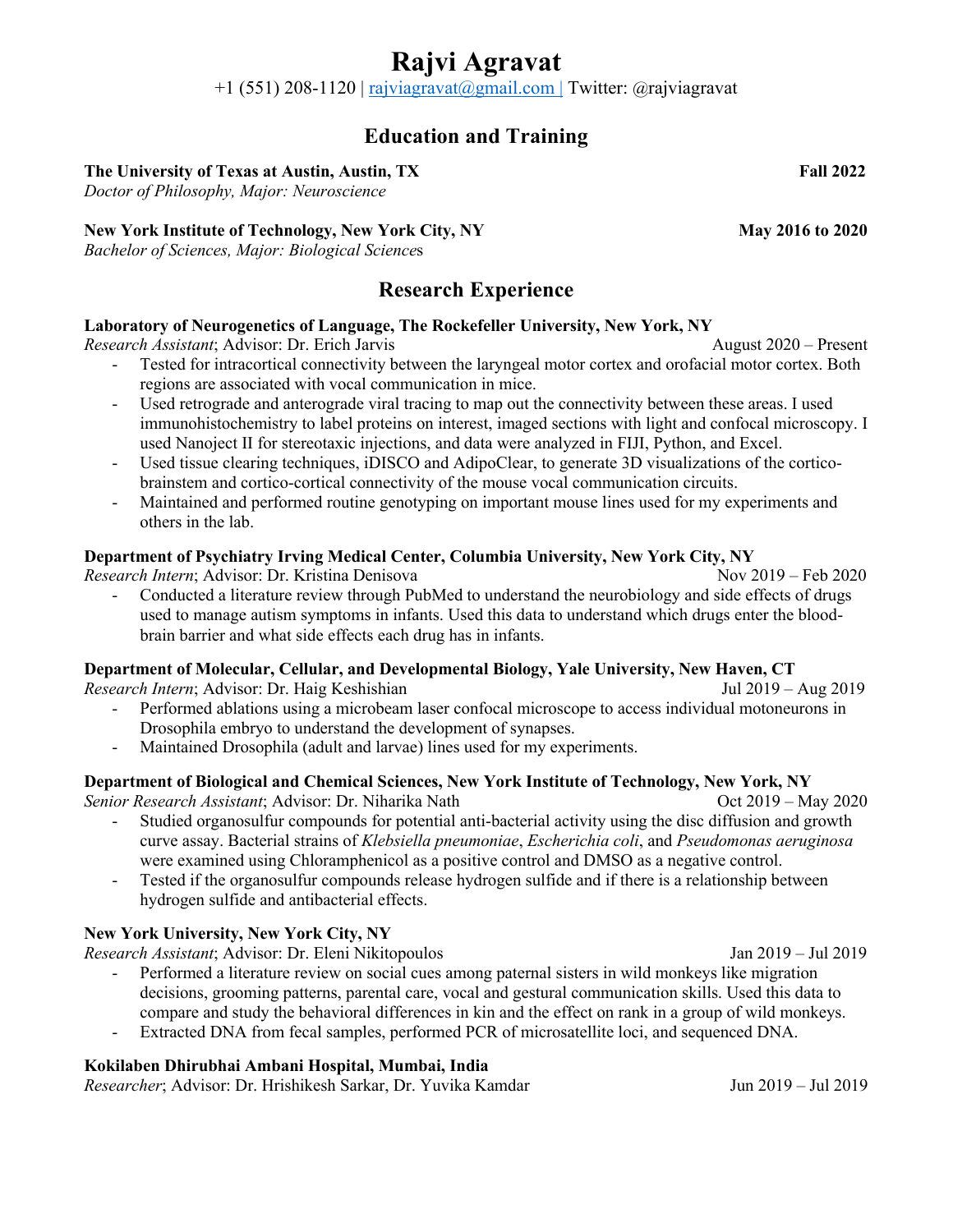- Observed inpatient sessions concerning epilepsy and stroke cases; studied pre-ops and post-ops of brain tumor patients.
- Assessed patients' cognitive functionality: memory (verbal, visual, working, long-term), attention and concentration, phonemic fluency, and response inhibition through the NIMHANS battery of neuropsychological examinations.

# **Teaching Experience**

#### **Department of Biological Sciences, New York Institute of Technology, New York City, NY** *Undergraduate Teaching Assistant* **Sep 2019** – Dec 2019 – Dec 2019

Taught a class on Bioethics to 30 students during Fall 2019. Guided students to do the class essay assignments and graded them.

### **Presentations**

#### *Society for Neuroscience, Neuroscience 2021*

R. Agravat, C.D.M. Vargas, E. Jarvis. Connectivity and Neuroanatomy of the Orofacial Motor Cortex and Laryngeal Motor Cortex for Vocal Modulation in Mice. 2021 Neuroscience. Chicago, IL: Society for Neuroscience, 2021.

#### *Sigma XI Virtual Science Scholars' Symposium 2020*

"Anti-bacterial effects of organosulfur compounds against gram-negative bacteria"

### *Symposium of University Research and Creative Expression 2019*

"Chiral Sensing of Natural Products via Chiroptical Spectroscopy"

### **Leadership and Activities**

### **Biology Academic Conference for Emerging Scholars (BioAcCES)**

*Volunteer Reviewer* Oct 2021

Reviewed abstracts and presentations from undergraduate biology students and provided relevant feedback for a successful virtual conference.

### **Graphic Design and Printing Shop, New York Institute of Technology, New York City, NY**

*Student Manager* Sept 2017 – May 2020

- Supervised and managed the work of 40 student workers in the shop each semester.
- Oversaw budgeting, allotting hours to each student worker, and reporting my team's work to the Assistant Director of the Academic Computing department at NYIT.
- Assisted the AD in hiring a diverse and fully inclusive team.

#### **American Medical Students' Association, New York Institute of Technology, New York City, NY** *Senator* Jan 2017 – Dec 2017

- Sought approval and provided documentation for planned events for AMSA from the student government association on campus.
- Attended senate meetings with the E-board members of other clubs on campus to discuss budgets, upcoming events, and major on-campus affairs.

#### **International Student Ambassadors, New York Institute of Technology, New York City, NY** *Student Leader* 2017

- Helped set up all major and minor events held in school for incoming freshmen.
- Planned the orientation and other ice-breaker events throughout the year for both international and domestic students.

### **Telangana Jagruthi International Youth Leadership Conference, Hyderabad, India**

*International Delegate* Jan 18-21, 2019

Participated in a program designed for young leaders worldwide to implement the United Nations Sustainable Development Goals and the Gandhian path to sustainability and innovation.